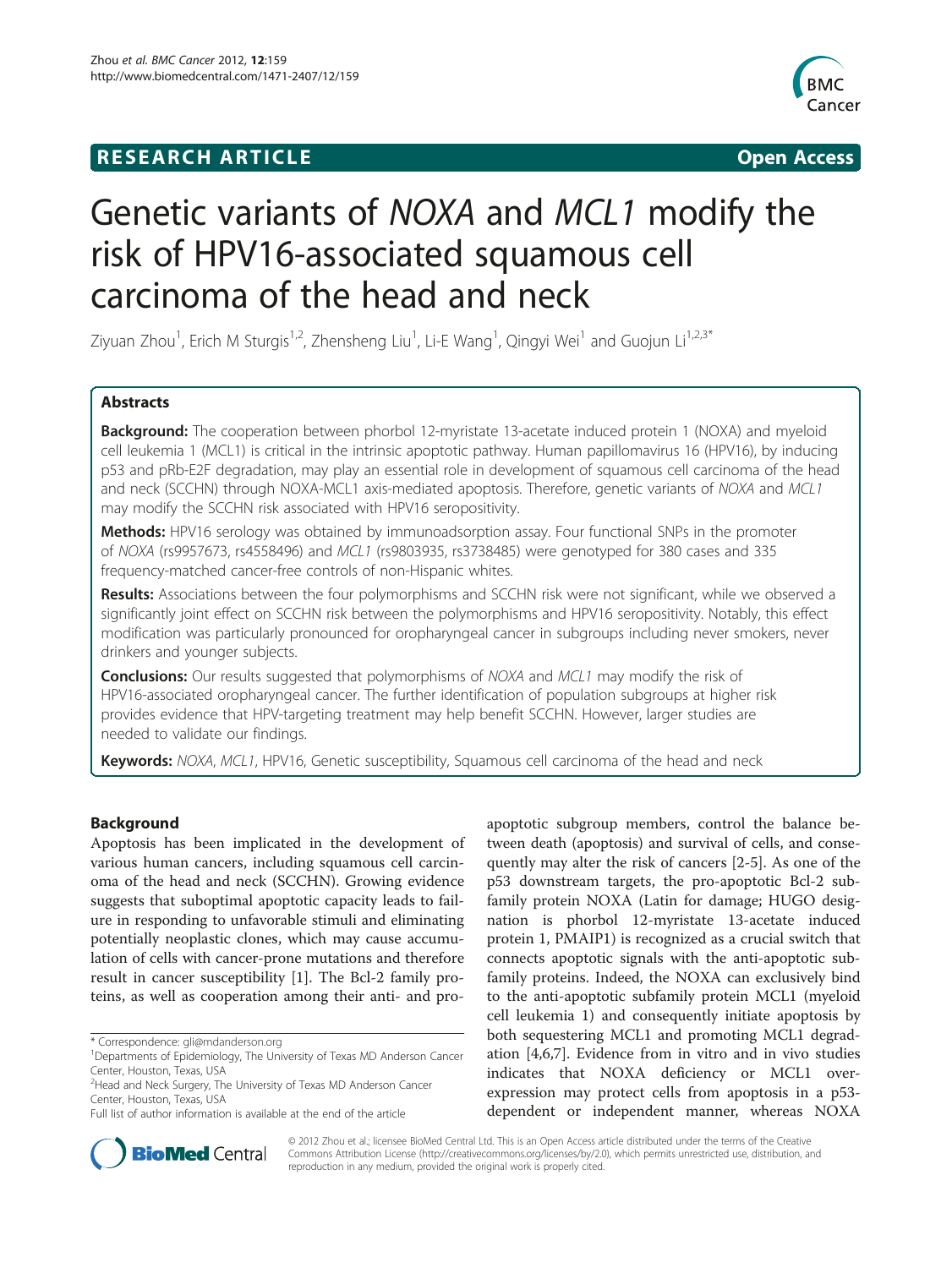accumulation and MCL1 inhibition/degradation may help restore sensitivity to apoptosis [\[7](#page-9-0)-[9\]](#page-9-0). The role of NOXA-MCL1 axis-mediated apoptosis in cancer risk is not fully understood. High levels of MCL1 were found in solid human tumors and cell lines derived from human leukemia or lymphomas [\[10](#page-9-0)]; furthermore, studies in vivo showed that knockdown of NOXA or coexpression of MCL1 and oncogene MYC can significantly accelerate the development of tumors such as lymphoma or leukemia [\[10](#page-9-0)-[12\]](#page-9-0). This implies that NOXA and MCL1 may be extensively involved in the tumorigenesis of different origins. However, whether NOXA and MCL1 play a role in the etiology of head and neck cancer remains unclear.

As the eighth most common cancer worldwide, SCCHN accounts for nearly 3% of all incident malignancies in the U.S. with approximately 24,000 cases of oral cavity cancer, 13,000 of oropharyngeal cancer, and 12,000 of laryngeal cancer [\[13](#page-9-0)]. Studies have demonstrated that SCCHN is a heterogeneous group of distinct subtypes with distinct risk factors. In addition to the most well defined risk factors, tobacco smoking and alcohol drinking, the infection of human papillomavirus (HPV), 90% of which is the oncogenic type 16, is recently reported to be detectable in approximately one fourth to one third of SCCHN [[14,15](#page-9-0)], and recognized as one of the most potentially contributive risk factors for SCCHN arising at the oropharyngeal site [\[16-22](#page-9-0)]. The major HPV oncoproteins E6 and E7 cooperate in HPV-related carcinogenesis. By E6-induced p53 degradation and E7-induced pRb-E2F degradation, HPV infection may possibly cause deregulation of p53-pathway and pRb-E2F-pathway, respectively, consequently resulting in tumorigenesis [[23-25](#page-9-0)]. The fact that only a small proportion of individuals with HPV infection developed SCCHN suggests that genetic factors may potentially play a role in susceptibility to HPV-associated SCCHN. Our previous studies also have shown that genetic variants of genes involved in the p53 pathway, such as p53, p73 and MDM2, can modify the association of SCCHN risk with HPV seropositivity [[26-28\]](#page-9-0). However, there have been no published population studies investigating the association between functional polymorphisms in the NOXA or MCL1 promoter and the risk of HPVassociated SCCHN.

Cumulating evidence indicates that HPV E6/E7 may regulate the expression of NOXA and MCL1 in different cancer cells. Inhibition of either E6 or E6-associated protein can trigger a slight increase of NOXA levels, despite inducing a prominent accumulation of p53, in HeLa human cervix cancer cell [[29](#page-9-0)]. More recently, Cheng et al. [\[30](#page-9-0)] proved that, through the PI3K pathway, MCL1 expression levels are up-regulated in HPV E6- and E7 expressing and HPV16-infected cancer cells; and

consistently, MCL1 expression is significantly reduced by knockdown of HPV E6 or E7 expression [\[31](#page-9-0)]. In addition, the promoter regions of both NOXA and MCL1 contain an array of confirmed or putative transcription factor binding sites, such as p73, E2F1, and STAT response elements [[7,32\]](#page-9-0). Since both NOXA and MCL1 can be transcription-regulated, we hypothesized that HPV infection may deregulate NOXA-MCL1 axismediated apoptosis and subsequently affect the risk of SCCHN.

To test this hypothesis, we genotyped the putatively functional polymorphisms in the NOXA and MCL1 promoters, and aimed to determine whether these genetic variants can, independently or jointly with HPV16 seropositivity, influence the risk of SCCHN, especially for those arising at the oropharyngeal site.

# **Mathods**

#### Patients and control samples

Details of this SCCHN case–control study population were previously described elsewhere [[27\]](#page-9-0). Briefly, all histopathologically confirmed incident SCCHN patients were recruited consecutively as part of an ongoing molecular epidemiology study of SCCHN at the Head and Neck Surgery Clinic at The University of Texas M.D. Anderson Cancer Center between May 1996 and May 2002. The response rate of eligible patients who signed an informed agreement for participating in the study was approximately 95%. Excluded patients included those with second primary tumors; primary tumors of the sinonasal tract and nasopharynx; primary tumors outside the upper aerodigestive tract; cervical metastases of unknown origin; and histopathologic diagnoses of tumors other than squamous cell carcinoma, as well as patients with known immune symptoms, who had received recent blood transfusions within the last 6 months, or who were receiving immunosuppressive therapy. Finally, 380 non-Hispanic white SCCHN patients in whom HPV serology had been performed were included in this study.

Controls were recruited from a pool of cancer-free subjects from the hospitals in Houston metropolitan area. In this cancer-free control pool, a short questionnaire was used to determine each individual's willingness to participate in the study before he or she was interviewed and asked to provide demographic and epidemiologic information including age, sex, ethnicity, smoking history, and alcohol consumption. Exclusion criteria for the control group included having had cancer previously, having known immune symptoms, received blood transfusions within the last 6 months, or were currently receiving immunosuppressive therapy. Approximately 78% of eligible subjects responded to the survey. As a result, 335 cancerfree control individuals were selected from the pool of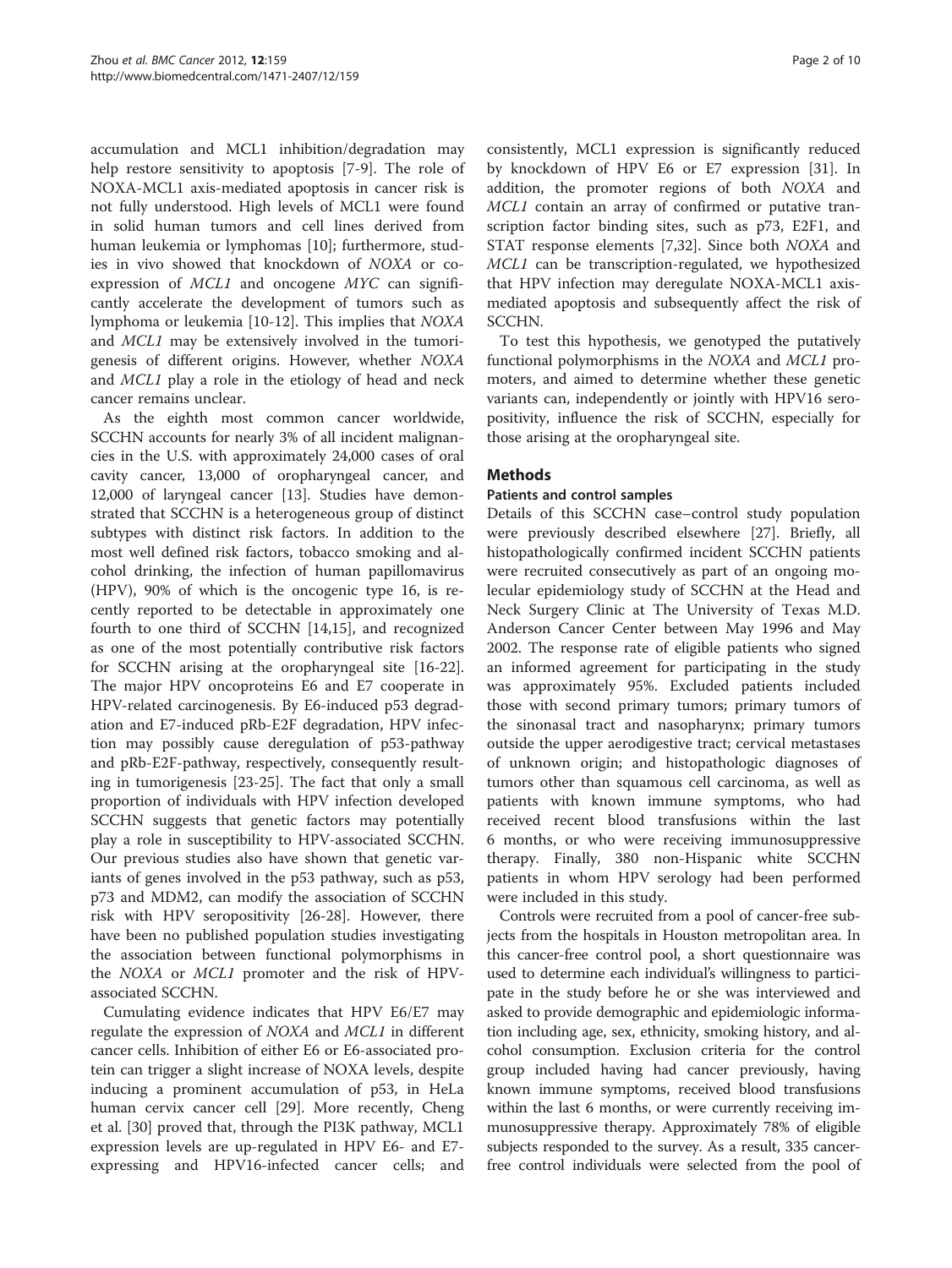potential controls by frequency matching on age (±5 years), gender, ethnicity, and smoking and alcohol drinking status. These variables were further adjusted in later multivariable logistic regression analyses to control for any residual confounding.

The "smoker" and "drinker" are defined in consistent with CDC report [\[33](#page-9-0)] and our previously published studies [\[26](#page-9-0)-[28](#page-9-0)]. Briefly, "ever smokers" were those who had smoked more than 100 cigarettes in their lifetime, and the rest were "never smokers"; "ever drinkers" were those who drank alcoholic beverages at least once per week lasting for more than one year, and others were "never drinkers". After a written informed consent was given, each individual provided a one-time 30-ml blood sample collected in heparinized tubes. The research protocol was approved by the institutional review board of M.D. Anderson Cancer Center.

#### Selection and genotyping of candidate SNPs

The NCBI dbSNP database [\(http://www.ncbi.nlm.nih.gov/](http://www.ncbi.nlm.nih.gov/projects/SNP) [projects/SNP\)](http://www.ncbi.nlm.nih.gov/projects/SNP) build 131 and bioinformatics tool [\(http://](http://manticore.niehs.nih.gov/snpfunc) [manticore.niehs.nih.gov/snpfunc\)](http://manticore.niehs.nih.gov/snpfunc) were used to identify potentially functional SNPs in NOXA and MCL1 promoter regions. We first scanned for all reported common SNPs (minor allele frequency, MAF> 0.05 in CEU population) that are predicted to affect the function of binding to transcription factors and located in the coding region or in the 5'-untranslated region known as the transcriptional regulatory region in the upstream of the start codon (from −2000 to +1), as well as for SNPs located in 3'-UTR in the downstream of coding region (+1 kb downstream) for potential miRNA binding sites; and then the linkage disequilibrium (LD) between pro-target SNPs was assessed by using the public HapMap SNP database ([http://www.](http://www.hapmap.org) [hapmap.org](http://www.hapmap.org)). As a result, of the 64 SNPs reported in NOXA and 91 SNPs reported in MCL1, there were no common non-synonymous SNPs located in the coding regions and no common SNPs located in the 3'-UTR that may potentially alter the miRNA-binding profile; finally, there were two SNPs in the NOXA promoter region (rs9957673, rs4558496) and two SNPs in the MCL1 promoter region (rs9803935, rs4558496) predicted to be potentially functional and selected for genotyping. Genomic DNA obtained from the buffy coat of whole blood samples was extracted by the Qiagen DNA blood mini kit (Valencia, CA). Genotyping of NOXA and MCL1 polymorphisms was performed by using the TaqMan assay, and the pre-designed probes were purchased from Applied Biosystems (ABI, Foster City, CA, USA). The pre-designed SNP genotyping assay IDs are C\_30385519\_20 for rs9957673, C\_27902210\_10 for rs4558496, C\_1545306\_10 for rs9803935, and C\_27471449\_10 for rs3738485. PCRs were run in a final volume of 5 μl per reaction, containing 10 ng genomic DNA, TaqMan Universal Master Mix, 80 × SNP Genotyping Assay Mix, and DNAse-free water. Four blank and positive controls and three random repeated samples were included in each plate for the genotyping assay quality control. The samples were genotyped by using the ABI 7900HT Sequence Detection System and Prism SDS 2.3 software.

## HPV16 serologic testing

In current study, a standard enzyme-linked immunoadsorption assay, as previously described, was used to identify the HPV16 L1 seropositivity [\[34\]](#page-9-0). The plasma HPV16 L1 capsid protein antibody was tested by using HPV16 L1 virus-like particles generated from recombinant baculovirus-infected insect cells. The HPV16 L1 seropositivity cutoff level was determined by using a standard pooled serum known to be at the cutoff point for HPV16 L1 seropositivity in a previous study [\[34](#page-9-0)]. Samples within 15% of the cutoff point were tested two more times, only those defined as positive in all three tests were considered positive. To avoid the heparin's interfering for binding, plasma samples were treated with heparinase I before testing. No discernible reactiondifference was detected between the serum samples and the heparinized plasma samples obtained from three individuals. For quality control, 10% of the samples were randomly chosen for retesting and 100% concordance was observed in the repeat tests.

## Statistical analysis

The differences in distributions of selected variables, HPV16 serological status and NOXA and MCL1 genotypes between cases and controls were examined by using the  $\chi^2$  test. Odds ratios (OR) and their 95% confidence intervals (CI) were calculated to evaluate the association of NOXA and MCL1 genotypes and HPV16 seropositivity with the risk of SCCHN in both univariate and multivariable logistic regression models. The joint effects of examined genotypes and HPV16 seropositivity on risk of SCCHN were evaluated, which were further assessed in subgroups stratified by tumor sites, age, smoking and drinking status. The "linkage disequilibrium" (LD) procedure in the HelixTree v7.3.0 (Golden Helix Inc., Bozeman, MT, USA) was used to estimate the LD by means of LD coefficients (D') and the  $r^2$ . All of the statistical analyses were performed by using Statistical Analysis System software (Version 9.1; SAS Institute, Cary, NC), and two-sided  $P$  value < 0.05 was considered statistically significant.

# Results

## Demographic and risk factors for study subjects

We originally recruited 380 eligible cases and 335 controls of non-Hispanic whites in this study, of these subjects, eight cases and twenty controls failed in the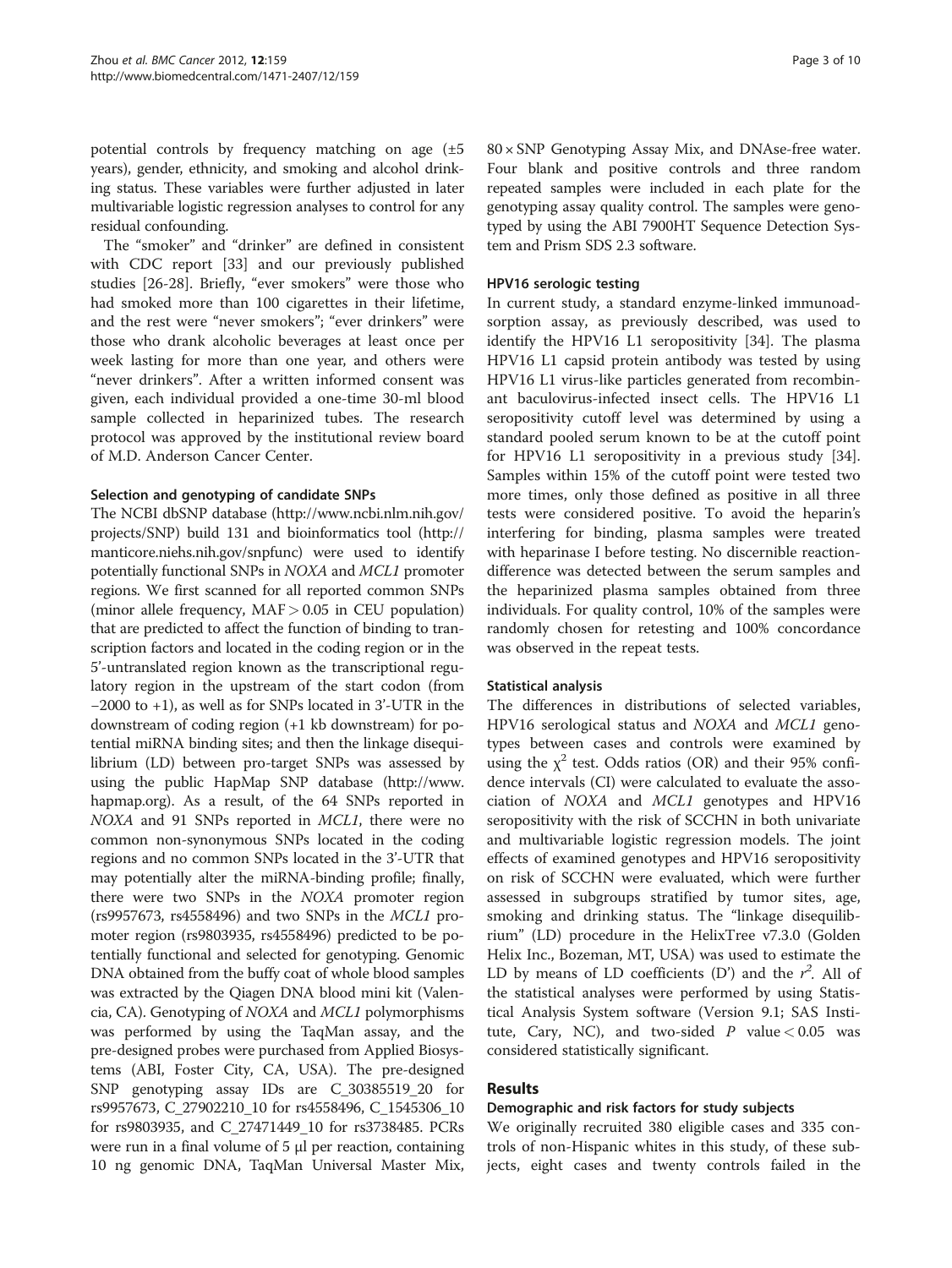genotyping assays. Therefore, 372 cases and 315 controls were included in the final genotyping analysis. The demographic characteristics and distribution of known SCCHN risk factors of the study population are summarized in Table 1. The cases and controls appeared to be adequately frequency-matched for sex, age, smoking status, and alcohol use. However, we found that cases were much more likely than controls to be HPV16 seropositive  $(P < 0.0001)$ . HPV16 seropositivity was significantly associated with increased risk of oropharyngeal cancer (adjusted  $OR = 5.7$ ; 95% CI, 3.6-8.9) but not SCCHN at non-oropharyngeal sites (adjusted OR = 0.7; 95% CI, 0.4-1.3).

## Joint effects of gene variants and HPV16 seropositivity on the risk of SCCHN

The distributions of NOXA and MCL1 genotypes and their associations with risk of SCCHN are shown in Table [2](#page-4-0). The frequencies of all tested SNPs among controls were in agreement with Hardy-Weinberg equilibrium ( $P = 0.069$  for rs9957673,  $P = 0.139$  for rs4558496,  $P = 0.898$  for rs9803935, and  $P = 0.871$  for rs3738485). Because the LD evaluation for the SNPs in NOXA or MCL1 is unavailable in the HpaMap database, we

| Table 1 Frequency distribution of demographic and risk |
|--------------------------------------------------------|
| factors in SCCHN cases and controls                    |

| <b>Characteristics</b> |     |       |     | Patients ( $n = 380$ ) Controls <sup>a</sup> ( $n = 335$ ) |                    |  |
|------------------------|-----|-------|-----|------------------------------------------------------------|--------------------|--|
|                        | No. | %     | No. | %                                                          | value <sup>b</sup> |  |
| Age (years)            |     |       |     |                                                            | 0.526              |  |
| $<$ 40                 | 32  | 8.4   | 27  | 8.1                                                        |                    |  |
| $41 - 55$              | 142 | 37.4  | 109 | 32.5                                                       |                    |  |
| $56 - 70$              | 159 | 41.8  | 157 | 46.9                                                       |                    |  |
| >70                    | 47  | 12.4  | 42  | 12.5                                                       |                    |  |
| Sex                    |     |       |     |                                                            | 0.100              |  |
| Male                   | 285 | 75.0  | 269 | 80.3                                                       |                    |  |
| Female                 | 95  | 25.0  | 66  | 19.7                                                       |                    |  |
| Ethnicity              |     |       |     |                                                            |                    |  |
| Non-Hispanic white 380 |     | 100.0 | 335 | 100.0                                                      |                    |  |
| Tobacco smoking        |     |       |     |                                                            | 0.588              |  |
| Ever                   | 278 | 73.2  | 239 | 71.3                                                       |                    |  |
| Never                  | 102 | 26.8  | 96  | 28.7                                                       |                    |  |
| Alcohol drinking       |     |       |     |                                                            |                    |  |
| Ever                   | 296 | 77.9  | 240 | 71.6                                                       | 0.054              |  |
| Never                  | 84  | 22.1  | 95  | 28.4                                                       |                    |  |
| Tumor site             |     |       |     |                                                            |                    |  |
| Oropharyngeal          | 187 | 49.2  |     |                                                            |                    |  |
| Non-Oropharyngeal 193  |     | 50.8  |     |                                                            |                    |  |

 $\overline{a}$  The controls were frequency matched to the patients on the factors shown in this table.

<sup>b</sup> Two-sided  $\chi^2$  test.

calculated the LD values for the SNPs studied. The NOXA rs9957673 and NOXA rs4558496 were in low linkage (D' = 0.901,  $r^2$  = 0.04), while the *MCL1* rs9803935 and  $MCL1$  rs3738485 were in high linkage (D' = 0.98,  $r^2$  = 0.95). There was no significant association observed between the putatively functional SNPs and the risk of overall or subtypes of the SCCHN (oropharyngeal or non-oropharyngeal cancers). However, we found that the variants of both NOXA and MCL1 genes modified the association between the HPV16 seropositivity and the risk of SCCHN.

As summarized in Table [3](#page-5-0), we estimated the joint effects of the HPV16 seropositivity and genotypes of NOXA and MCL1 on SCCHN risk. By using the group with the NOXA rs9957673 CC genotype and HPV16 seronegativity as reference, those with the CT/TT genotypes and HPV16 seronegativity did not show association with increased SCCHN risk (OR = 1.0; 95% CI,0.7-1.4); however, those with the CC genotype and HPV16 seropositivity had a 2.4-fold increased SCCHN risk (95% CI, 1.4-4.0), and those with the CT/TT genotypes and HPV16 seropositivity had a 3.6-fold increased SCCHN risk (95% CI,1.9-6.8). Similarly, compared with those with the NOXA rs4558496 TT genotype and HPV16 seronegativity, those with the TT genotype and HPV16 seropositivity had an OR of 2.7 (95% CI, 1.4-5.4), and those with both TG/GG genotypes and HPV16 seropositivity had an OR of 2.8 (95% CI, 1.4-5.5). For the two linked SNPs in MCL1 promoter, when subjects with the MCL1 rs9803935 GG/GT genotypes and HPV16 seronegativity as the reference group, those with the TT genotype and HPV16 seronegativity had an OR of 0.8 (95% CI, 0.5-1.2), those with the GG/GT genotypes and HPV16 seropositivity had an OR of 2.1 (95% CI, 1.3-3.3), and those with the TT genotype and HPV16 seropositivity had an OR of 8.1 (95% CI, 2.8-23.7). The similar results were also observed for MCL1 rs3738485 polymorphism (Table [3](#page-5-0)).

We further analyzed the joint effects between the SNPs and HPV16 seropositivity on the risks of both oropharyngeal and non-oropharyngeal cancers. We found that effect modification of the NOXA and MCL1 SNPs on risk of HPV-associated cancers was evident for oropharyngeal but not for SCCHN at non-oropharyngeal sites (Table [3\)](#page-5-0).

# Stratification of the joint effects of NOXA and MCL1 variants and HPV16 seropositivity on oropharyngeal cancer risk

Since the modification effect of NOXA and MCL1 variants on SCCHN risk associated with HPV16 seropositivity was particularly evident for oropharyngeal cancers, we further evaluated the effect modification of the variants on risk of oropharygeal cancer associated with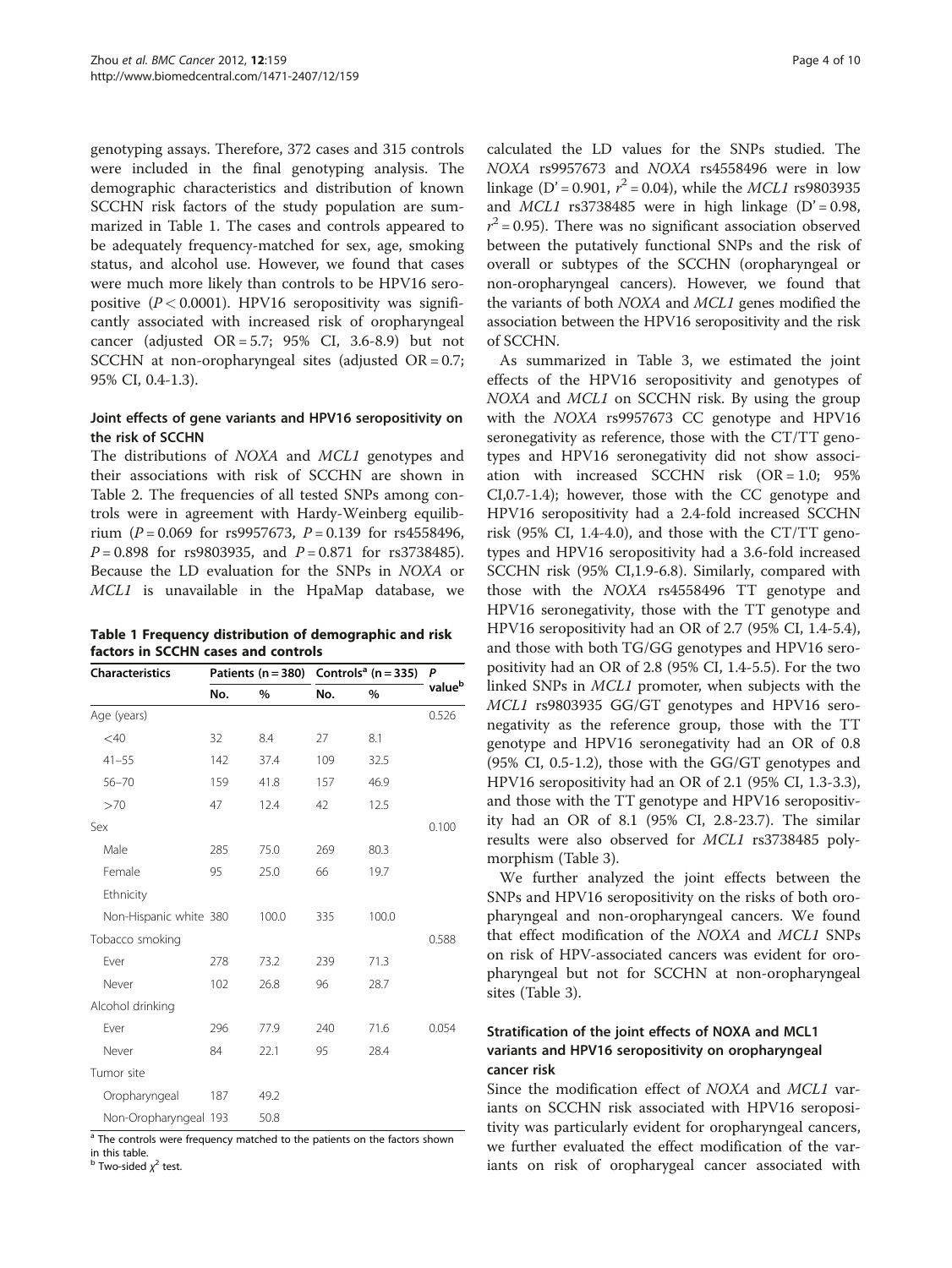| Gene Variant <sup>a</sup> | Control      |              | Overall $(n = 372)$          |              | Oropharynx ( $n = 184$ )   | Non-oropharynx $(n = 188)$ |                            |
|---------------------------|--------------|--------------|------------------------------|--------------|----------------------------|----------------------------|----------------------------|
|                           | $n = 315(%)$ | Patients (%) | OR <sup>b</sup> (95%Cl)      | Patients (%) | OR <sup>b</sup> (95%Cl)    | Patients (%)               | OR <sup>b</sup> (95%Cl)    |
| NOXA rs9957673            |              |              |                              |              |                            |                            |                            |
| $\subset \subset$         | 216 (68.6)   | 246 (66.1)   | 1.0                          | 118(64.1)    | 1.0                        | 128 (68.1)                 | 1.0                        |
| CT                        | 95 (30.2)    | 115 (30.9)   | $1.0(0.7-1.4)$               | 60 (32.6)    | $1.1(0.7-1.7)$             | 55 (29.3)                  | $1.1(0.9-1.6)$             |
| $\top\top$                | 4(1.3)       | 11(3.0)      | $2.3(0.7-7.4)$               | 6(3.3)       | $1.9(0.4-8.1)$             | 5(2.7)                     | $2.0(0.5-8.3)$             |
|                           |              |              | $P_{\text{trend}} = 0.300$   |              | $P_{\text{trend}} = 0.180$ |                            | $P_{\text{trend}} = 0.689$ |
| $CT + TT$                 | 99 (31.4)    | 126 (33.9)   | $1.1(0.8-1.5)$               | 66 (35.9)    | $1.1(0.7-1.7)$             | 60 (31.9)                  | $1.1(0.7-1.6)$             |
| NOXA rs4558496            |              |              |                              |              |                            |                            |                            |
| $\top\top$                | 216(68.6)    | 253 (69.1)   | 1.0                          | 121 (65.8)   | 1.0                        | 136 (72.3)                 | 1.0                        |
| TG                        | 85 (27.5)    | 107 (29.3)   | $1.0(0.7-1.5)$               | 61 (33.2)    | $1.23(0.8-1.9)$            | 48 (25.5)                  | $0.9(0.6-1.3)$             |
| GG                        | 14(4.3)      | 6(1.6)       | $0.4(0.2-1.1)$               | 2(1.1)       | $0.34(0.1-1.6)$            | 4(2.1)                     | $0.4(0.1-1.4)$             |
|                           |              |              | $P_{\text{trend}} = 0.411$   |              | $P_{\text{trend}} = 0.913$ |                            | $P_{\text{trend}} = 0.224$ |
| $TG+GG$                   | 99 (31.4)    | 115(30.9)    | $1.0(0.7-1.3)$               | 63 (34.3)    | $1.1(0.7-1.7)$             | 52(27.7)                   | $0.8(0.5-1.2)$             |
| MCL1 rs9803935            |              |              |                              |              |                            |                            |                            |
| GG                        | 95 (30.2)    | 127(34.1)    | 1.0                          | 65 (35.3)    | 1.0                        | 62 (33.0)                  | 1.0                        |
| GT                        | 157 (59.8)   | 169 (45.4)   | $0.8(0.6-1.2)$               | 77 (41.9)    | $0.8(0.5-1.3)$             | 92 (48.9)                  | $0.9(0.6-1.4)$             |
| $\top$                    | 63 (20.0)    | 76 (20.4)    | $0.9(0.6-1.5)$               | 42 (22.8)    | $1.1(0.6-1.8)$             | 34(18.1)                   | $0.9(0.6-1.6)$             |
|                           |              |              | $P_{\text{trend}} = 0.516$   |              | $P_{\text{trend}} = 0.726$ |                            | $P_{\text{trend}} = 0.463$ |
| $GG + GT$                 | 252 (80.0)   | 296 (79.6)   | 1.0                          | 142 (77.2)   | 1.0                        | 154 (81.9)                 | 1.0                        |
| $\top$                    | 63 (20.0)    | 76 (20.4)    | $1.0(0.7-1.5)$               | 42 (22.8)    | $1.2(0.7-1.9)$             | 34(18.1)                   | $1.0(0.6-1.6)$             |
| MCL1 rs3738485            |              |              |                              |              |                            |                            |                            |
| GG                        | 93 (29.5)    | 128 (34.4)   | 1.0                          | 65 (35.3)    | 1.0                        | 63 (33.5)                  | 1.0                        |
| GC                        | 155 (49.2)   | 168 (45.2)   | $0.8(0.6-1.2)$               | 77 (41.9)    | $0.8(0.5-1.3)$             | 91 (47.4)                  | $0.9(0.6-1.3)$             |
| $\subset \subset$         | 67(21.3)     | 76 (20.4)    | $0.9(0.6-1.3)$               | 42 (22.8)    | $1.0(0.6-1.7)$             | 34(18.1)                   | $0.9(0.5-1.5)$             |
|                           |              |              | $P$ <sub>trend</sub> = 0.298 |              | $P_{\text{trend}} = 0.528$ |                            | $P_{\text{trend}} = 0.271$ |
| $GG + GC$                 | 248 (78.7)   | 296 (79.6)   | 1.0                          | 142 (77.2)   | 1.0                        | 154 (81.9)                 | 1.0                        |
| CC                        | 67(21.3)     | 76 (20.4)    | $1.0(0.7-1.4)$               | 42 (22.8)    | $1.1(0.7-1.8)$             | 34(18.1)                   | $0.9(0.6-1.5)$             |

<span id="page-4-0"></span>Table 2 Associations between NOXA and MCL1 genotypes and SCCHN risk

<sup>a</sup> The observed genotype frequencies among the controls were in agreement with Hardy-Weinberg equilibrium (P=0.069 for rs9957673, P=0.139 for rs4558496,<br>P=0.898 for rs9803935, P=0.871 for rs3738485).

ORs were adjusted for age, sex, smoking, drinking, and HPV16 serology.

HPV16 seropositivity stratified by smoking/drinking status and age (Table [4,](#page-6-0) [5](#page-7-0), [6\)](#page-8-0).

For each polymorphism, the modifying effects on the risk of oropharyngeal cancer associated with HPV16 seropositivity were much stronger in never smokers than in ever smokers (Table [4](#page-6-0)) and in never drinkers than in ever drinkers (Table [5\)](#page-7-0). Additionally, in the age-stratified analysis (stratified by the mean age of controls), the modifying effects of NOXA and MCL1 variants on risk of oropharyngeal cancer associated with HPV16 seropositivity was more pronounced among younger subjects (aged  $\leq$  58 year) than among older subjects (aged  $>$  58 year) (Table [6\)](#page-8-0).

## **Discussion**

In this study, we did not observe significant main effects of the SNPs in the promoter regions of NOXA and MCL1 genes on the risk of SCCHN. However, all tested polymorphisms showed effect modification on risk of HPV-associated SCCHN, particularly for oropharyngeal cancer patients who were never smokers, never drinkers, and younger subjects (aged  $\leq 58$  year). Although these data suggest a potential joint effect between HPV16 infection and NOXA or MCL1 polymorphisms, larger studies are still needed to validate our findings.

The deregulation of apoptosis is known as an important cause of neoplasia. In the intrinsic apoptotic pathway, apoptosis is usually mediated by cooperation among proapoptotic members (such as NOXA) and antiapoptotic members (such as MCL1) of the Bcl-2 family proteins. Differing from other BH3-only members, such as PUMA, NOXA usually executes its proapoptotic function by exclusively binding to MCL1, A1 or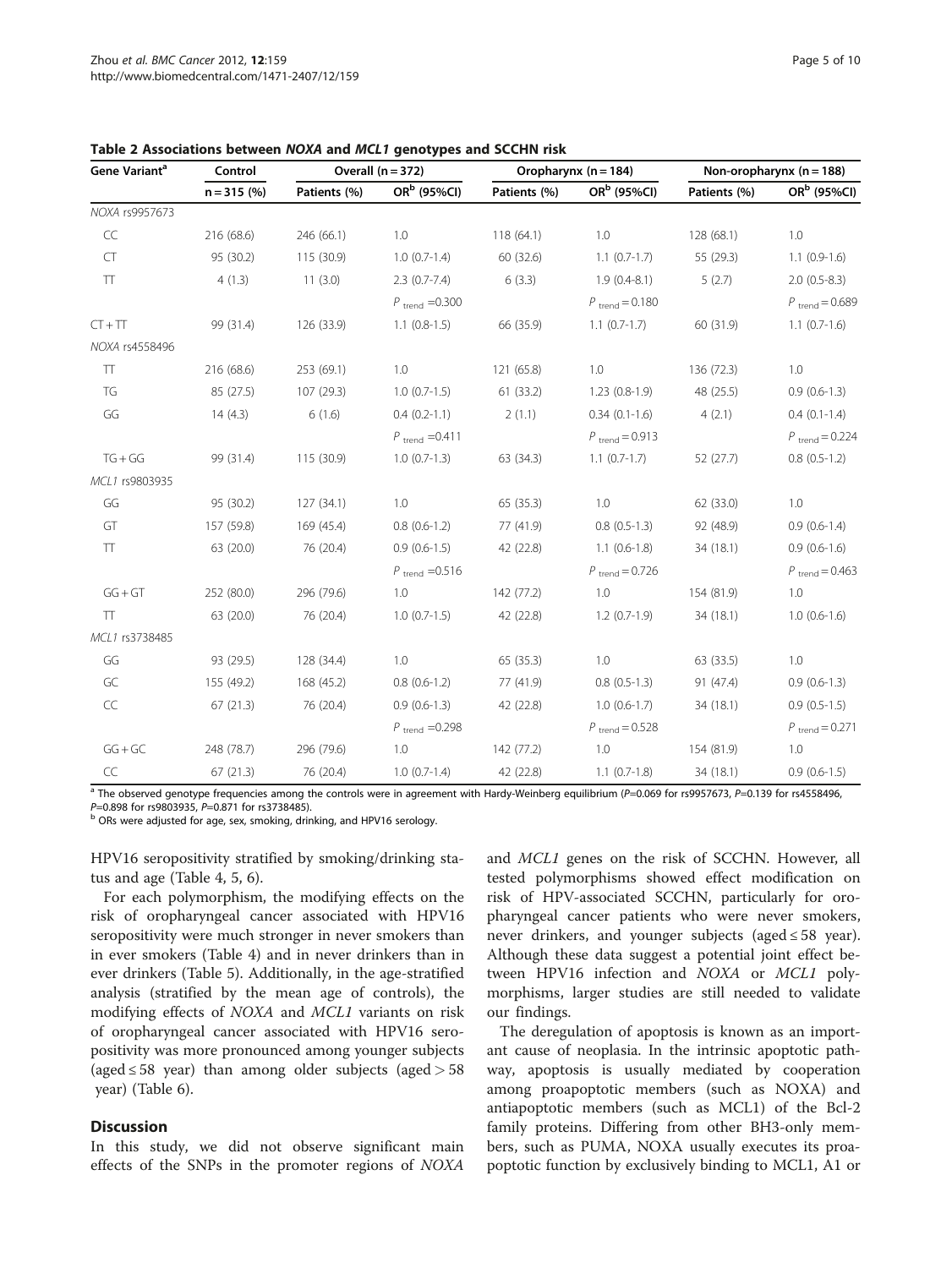| <b>HPV16 Serology</b> | <b>Gene Variant</b> | Control      | Overall $(n = 372)$ |                            | Oropharynx ( $n = 184$ ) |                            | Non-oropharynx $(n = 188)$ |                            |
|-----------------------|---------------------|--------------|---------------------|----------------------------|--------------------------|----------------------------|----------------------------|----------------------------|
|                       |                     | $n = 315(%)$ | Patients (%)        | OR <sup>a</sup> (95%CI)    | Patients (%)             | OR <sup>a</sup> (95%Cl)    | Patients (%)               | OR <sup>a</sup> (95%Cl)    |
|                       | NOXA rs9957673      |              |                     |                            |                          |                            |                            |                            |
|                       | CC (Ref.)           | 189 (60.0)   | 187 (50.3)          | 1.0                        | 68 (37.4)                | 1.0                        | 119 (63.3)                 | 1.0                        |
|                       | $CT + TT$           | 85 (27.0)    | 83 (22.3)           | $1.0(0.7-1.4)$             | 31 (17.0)                | $1.0(0.6-1.7)$             | 52 (27.7)                  | $1.0(0.7-1.5)$             |
| $^{+}$                | CC                  | 27(8.6)      | 59 (15.9)           | $2.4(1.4-4.0)$             | 50 (27.2)                | $4.8(2.8-8.3)$             | 9(4.8)                     | $0.5(0.2-1.2)$             |
| $^{+}$                | $CT + TT$           | 14(4.4)      | 43 (11.6)           | $3.6(1.9-6.8)$             | 35 (19.0)                | $7.1$ $(3.6-14.3)$         | 8(4.3)                     | $1.1(0.4-2.8)$             |
|                       |                     |              |                     | $P_{\text{trend}} = 0.017$ |                          | $P_{\text{trend}} < 0.001$ |                            | $P_{\text{trend}} = 0.744$ |
|                       | NOXA rs4558496      |              |                     |                            |                          |                            |                            |                            |
|                       | TT (Ref.)           | 188 (59.7)   | 188 (50.8)          | 1.0                        | 66 (36.3)                | 1.0                        | 123 (65.4)                 | 1.0                        |
|                       | $TG+GG$             | 86 (27.3)    | 86 (21.8)           | $0.9(0.6-1.4)$             | 33 (17.9)                | $1.1 (0.7 - 1.8)$          | 48 (25.5)                  | $0.8(0.5-1.3)$             |
| $^{+}$                | TΤ                  | 28 (8.9)     | 68 (18.3)           | $2.7(1.7-4.5)$             | 55 (29.9)                | $5.6(3.2-9.6)$             | 13(6.9)                    | $0.8(0.4-1.7)$             |
| $^{+}$                | $TG+GG$             | 13(4.1)      | 34(9.1)             | $2.8(1.4-5.5)$             | 30(16.3)                 | $6.1$ (3.0-12.6)           | 4(2.1)                     | $0.4(0.1-1.4)$             |
|                       |                     |              |                     | $P_{\text{trend}} = 0.086$ |                          | $P_{\text{trend}} < 0.001$ |                            | $P_{\text{trend}} = 0.197$ |
|                       | MCL1 rs9803935      |              |                     |                            |                          |                            |                            |                            |
|                       | $GG + GT$ (Ref.)    | 215 (68.2)   | 224 (60.2)          | 1.0                        | 81 (44.0)                | 1.0                        | 143 (76.1)                 | 1.0                        |
|                       | TT.                 | 59 (18.7)    | 46 (12.4)           | $0.8(0.5-1.2)$             | 18 (9.8)                 | $0.8(0.5-1.5)$             | 28 (14.9)                  | $0.8(0.5-1.3)$             |
| $^{+}$                | $GG + GT$           | 37 (11.8)    | 72 (19.4)           | $2.1(1.3-3.3)$             | 61(33.2)                 | $4.3(2.6-7.1)$             | 11(5.9)                    | $0.5(0.2-1.0)$             |
| $^{+}$                | TT                  | 4(1.3)       | 30(8.1)             | $8.1(2.8-23.7)$            | 24 (13.0)                | 14.9 (5.0-44.6)            | 6(3.2)                     | $2.7(0.7-9.8)$             |
|                       |                     |              |                     | $P_{\text{trend}} = 0.030$ |                          | $P_{\text{trend}} < 0.001$ |                            | $P_{\text{trend}} = 0.317$ |
|                       | MCL1 rs3738485      |              |                     |                            |                          |                            |                            |                            |
|                       | $GG + GC$ (Ref.)    | 212 (67.3)   | 223 (60.0)          | 1.0                        | 81 (44.0)                | 1.0                        | 142 (75.5)                 | 1.0                        |
|                       | CC                  | 62 (19.7)    | 47 (12.6)           | $0.8(0.5-1.2)$             | 18 (9.8)                 | $0.8(0.4-1.4)$             | 29 (15.4)                  | $0.8(0.5-1.3)$             |
| $^{+}$                | $GG + GC$           | 36 (11.4)    | 73 (19.6)           | $2.2(1.4-3.4)$             | 61 (33.2)                | $4.4(2.7-7.2)$             | 12(6.4)                    | $0.5(0.3-1.1)$             |
| $+$                   | CC                  | 5(1.6)       | 29(7.8)             | $6.3$ $(2.4-16.7)$         | 24 (13.0)                | $11.7(4.3-32.0)$           | 5(2.7)                     | $1.9(0.5-6.8)$             |
|                       |                     |              |                     | $P_{\text{trend}} = 0.071$ |                          | $P_{\text{trend}} < 0.001$ |                            | $P_{\text{trend}} = 0.189$ |

<span id="page-5-0"></span>Table 3 Joint effects between HPV16 seropositivity and NOXA and MCL1 genotypes on risk of SCCHN

<sup>a</sup> ORs were adjusted for age, sex, and tobacco smoking and alcohol drinking.

 $Bcl_{\tau_{\text{NL}}}$ , but with higher priority and affinity to MCL1 [[2,7,35\]](#page-9-0). Studies from multiple cancer cells have shown that the NOXA inhibition or MCL1 overexpression can dramatically reduce apoptosis and consequently promote the tumor viability [[36-38](#page-9-0)], which suggests a possible effect of NOXA-MCL1 axis on susceptibility to cancers. In consistence with this scenario, we found in current study that, to some extent, the risk of HPV16-associated SCCHN, particular oropharyngeal cancer, can be modified by genetic variants of NOXA and MCL1.

The decrease of SCCHN incidence in recent years accompanied by decline of tobacco use has not been observed for all head and neck cancer sites. However, the results from the America and European cohort studies suggested that the oropharyngeal cancer incidence (especially in younger white populations) has steadily increased and shown to be associated with the involvement of HPVs, particularly the high risk type 16 [[17,19,39-41\]](#page-9-0). The HPV oncoproteins E6 and E7 may play decisive roles in HPV16-associated SCCHN by E6mediated p53 degradation or E7-mediated pRb-E2F degradation and disruption of the p53-related or pRbrelated pathway [\[23,24](#page-9-0)].

Interestingly, NOXA and MCL1 are targets of p53 and E2F, and p53 can affect the expression of its instant downstream target NOXA by directly binding to the promoter response element. In addition, other common transcription factors, such as E2F and p73, may also transcriptively regulate the expression of NOXA as well as MCL1, through respective response elements in the promoter regions of NOXA or MCL1 [\[7,32](#page-9-0)], thereby altering susceptibility to SCCHN. It is therefore mechanically conceivable and biologically plausible that HPV16 infection and the functional SNPs in the promoters of NOXA and MCL1 may jointly affect apoptosis induction, accordingly altering susceptibility to SCCHN. In agreement with that, we did observe a pronounced modification effect of these genetic variants on the risk of SCCHN, especially oropharyngeal cancer, associated with HPV16 seropositivity.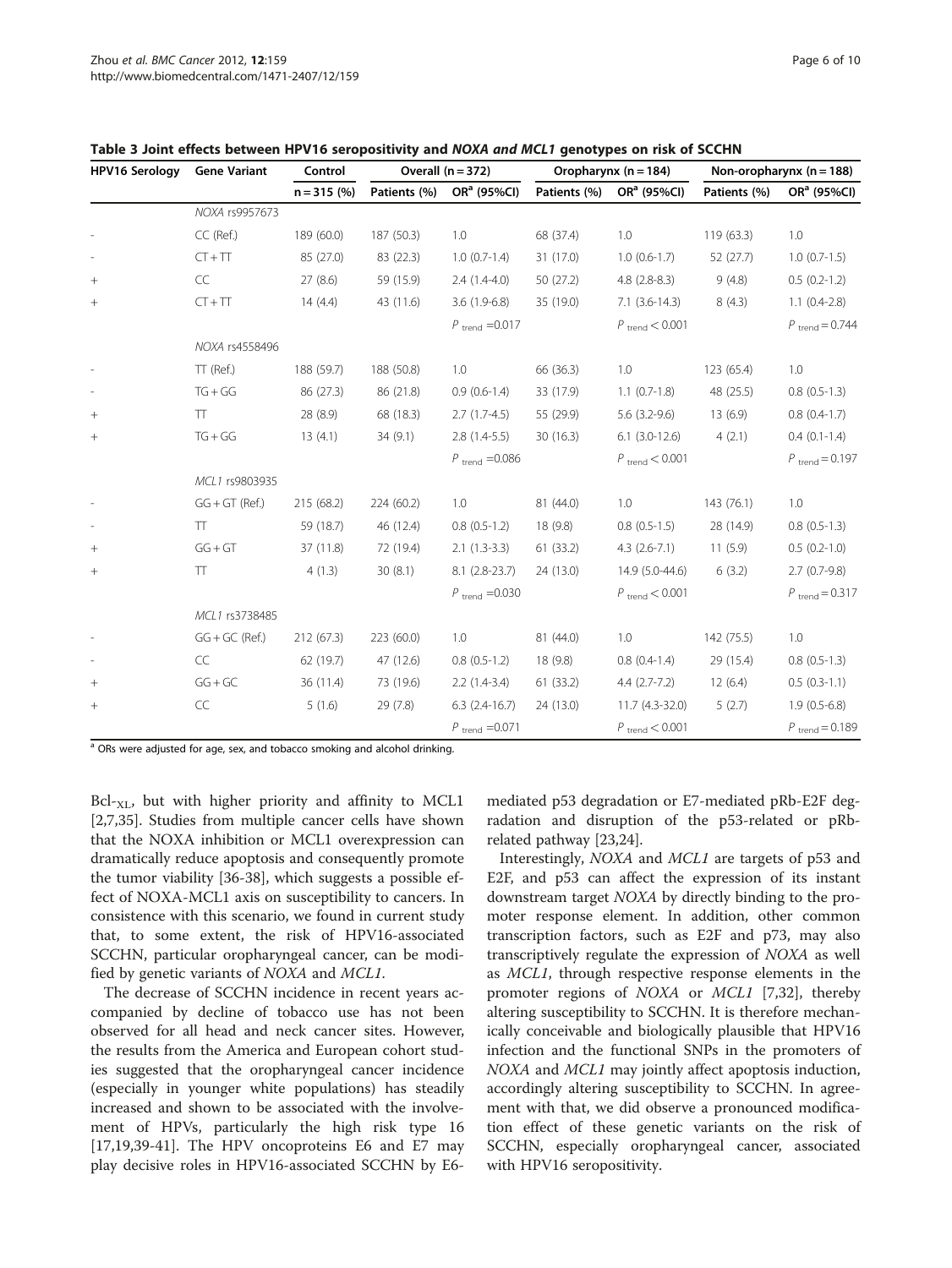| <b>HPV16</b> | Genotypes         | Never smokers         |                     | Ever smokers           |                      | Adjusted OR (95% CI) <sup>a</sup> |                            |
|--------------|-------------------|-----------------------|---------------------|------------------------|----------------------|-----------------------------------|----------------------------|
| Serology     |                   | Patients ( $n = 61$ ) | Controls $(n = 90)$ | Patients ( $n = 123$ ) | Controls $(n = 225)$ | Never smokers                     | Ever smokers               |
|              | NOXA rs9957673    |                       |                     |                        |                      |                                   |                            |
|              | CC (Ref.)         | 19                    | 52                  | 49                     | 137                  | 1.0                               | 1.0                        |
|              | $CT + TT$         | $\overline{7}$        | 30                  | 24                     | 55                   | $0.7(0.2-1.8)$                    | $1.2(0.7-2.2)$             |
| $^{+}$       | $\subset \subset$ | 18                    | $\overline{7}$      | 32                     | 20                   | $8.3(2.8-24.9)$                   | $4.3(2.4 - 8.4)$           |
| $^{+}$       | $CT + TT$         | 17                    | $\mathbf{1}$        | 18                     | 13                   | 50.6 (6.1-422.0)                  | $4.1(1.9-9.2)$             |
|              |                   |                       |                     |                        |                      | $P_{\text{trend}} = 0.001$        | $P_{\text{trend}} = 0.004$ |
|              | NOXA rs4558496    |                       |                     |                        |                      |                                   |                            |
|              | $TT$ (Ref.)       | 19                    | 57                  | 47                     | 131                  | 1.0                               | 1.0                        |
|              | $TG+GG$           | $\overline{7}$        | 25                  | 26                     | 61                   | $0.7(0.2-2.0)$                    | $1.2(0.7-2.1)$             |
| $^{+}$       | $\top\top$        | 26                    | $\overline{7}$      | 29                     | 21                   | 13.4 (4.7-37.8)                   | $4.0$ (2.0-7.7)            |
|              | $TG + GG$         | 9                     | $\mathbf{1}$        | 21                     | 12                   | 21.9 (2.5-192.6)                  | $4.7(2.1-10.5)$            |
|              |                   |                       |                     |                        |                      | $P_{\text{trend}} = 0.008$        | $P_{\text{trend}} = 0.002$ |
|              | MCL1 rs3738485    |                       |                     |                        |                      |                                   |                            |
|              | $GG + GT$ (Ref.)  | 20                    | 66                  | 61                     | 149                  | 1.0                               | 1.0                        |
|              | $\top\top$        | 6                     | 16                  | 12                     | 43                   | $1.4(0.5-4.3)$                    | $0.7(0.3-1.4)$             |
| $^{+}$       | $GG + GT$         | 27                    | $\overline{7}$      | 34                     | 30                   | 15.4 (5.5-43.6)                   | $2.8(1.6-5.1)$             |
| $^{+}$       | T                 | 8                     | $\mathbf{1}$        | 16                     | 3                    | 28.0 (3.2-246.6)                  | $12.1(3.4-43.3)$           |
|              |                   |                       |                     |                        |                      | $P_{\text{trend}} < 0.001$        | $P_{\text{trend}} = 0.003$ |
|              | MCL1 rs3738485    |                       |                     |                        |                      |                                   |                            |
|              | $GG + GC$ (Ref.)  | 20                    | 65                  | 61                     | 147                  | 1.0                               | 1.0                        |
|              | <b>CC</b>         | 6                     | 17                  | 12                     | 45                   | $1.3(0.4-4.1)$                    | $0.6(0.3-1.3)$             |
| $+$          | $GG + GC$         | 27                    | $\overline{7}$      | 34                     | 29                   | $15.3(5.4-43.5)$                  | $2.9(1.6-5.2)$             |
| $^{+}$       | $\subset \subset$ | 8                     | $\mathbf{1}$        | 16                     | 4                    | 27.7 (3.1-244.7)                  | 8.8 (2.8-27.8)             |
|              |                   |                       |                     |                        |                      | $P_{\text{trend}} < 0.001$        | $P_{\text{trend}} = 0.008$ |

<span id="page-6-0"></span>

| Table 4 Joint effect between HPV16 seropositivity and NOXA and MCL1 genotypes on risk of oropharyngeal cancer |
|---------------------------------------------------------------------------------------------------------------|
| stratified by smoking status                                                                                  |

<sup>a</sup> ORs were adjusted for age, sex, and alcohol drinking.

Some other studies provided evidence for such kind of joint effects. In a very recent study, by blocking HPV E6-mediated p53 degradation to activate the transcription of NOXA, RITA (a small-molecule reactivation of p53 and induction of tumor cell apoptosis) induced apoptosis in multiple cancer cells containing HPV16 and substantially suppressed the growth of cervical carcinoma xenografts in vivo [[29\]](#page-9-0). Not only the E6 oncoprotein, but the E7 oncoprotein can also interact with NOXA. By disrupting pRb-E2F complexes, the expression of HPV16 E7 protein up-regulates the NOXA expression, whereas, the binding of E2F to the NOXA promoter results in a significant reduction of NOXAmediated apoptosis [\[42](#page-9-0)], suggesting that HPV E7 may indeed deregulate the NOXA expression. In addition, HPV E6- or E7-transfection can significantly up-regulate the expression of MCL1, therefore promoting lung tumor cell progression through PI3K pathway [\[30,31](#page-9-0)]. These data suggest a possibility that, by deregulating apoptosis and inferring tumor growth, HPV16 infection

may alter the progress of NOXA-MCL1 axis-mediated carcinogenesis through both p53- dependent and independent mechanisms. Indeed, we observed in current study that the risk associated with the joint effects between HPV16 seropositivity and variants of NOXA and MCL1 dramatically increased for SCCHN at the oropharyngeal (HPV-related) site but not at non-oropharyngeal (HPV-unrelated) sites. Although our study implied significant trends of effect modification, we did not have adequate power to detect the interaction.

In consistence with our previously published studies in which HPV16 and genetic variants of p53 pathway genes, such as  $p53$  or  $MDM2$ , may have interactive effects on risk of oropharyngeal cancer, particularly in never smokers and never drinkers [\[27,28\]](#page-9-0), we also found in current study more pronounced modification effects of NOXA and MCL1 variants on the risk associated with HPV16 seropositivity for oropharyngeal cancer, particularly in never smokers and never drinkers. In addition, when the subjects were dichotomized by the mean age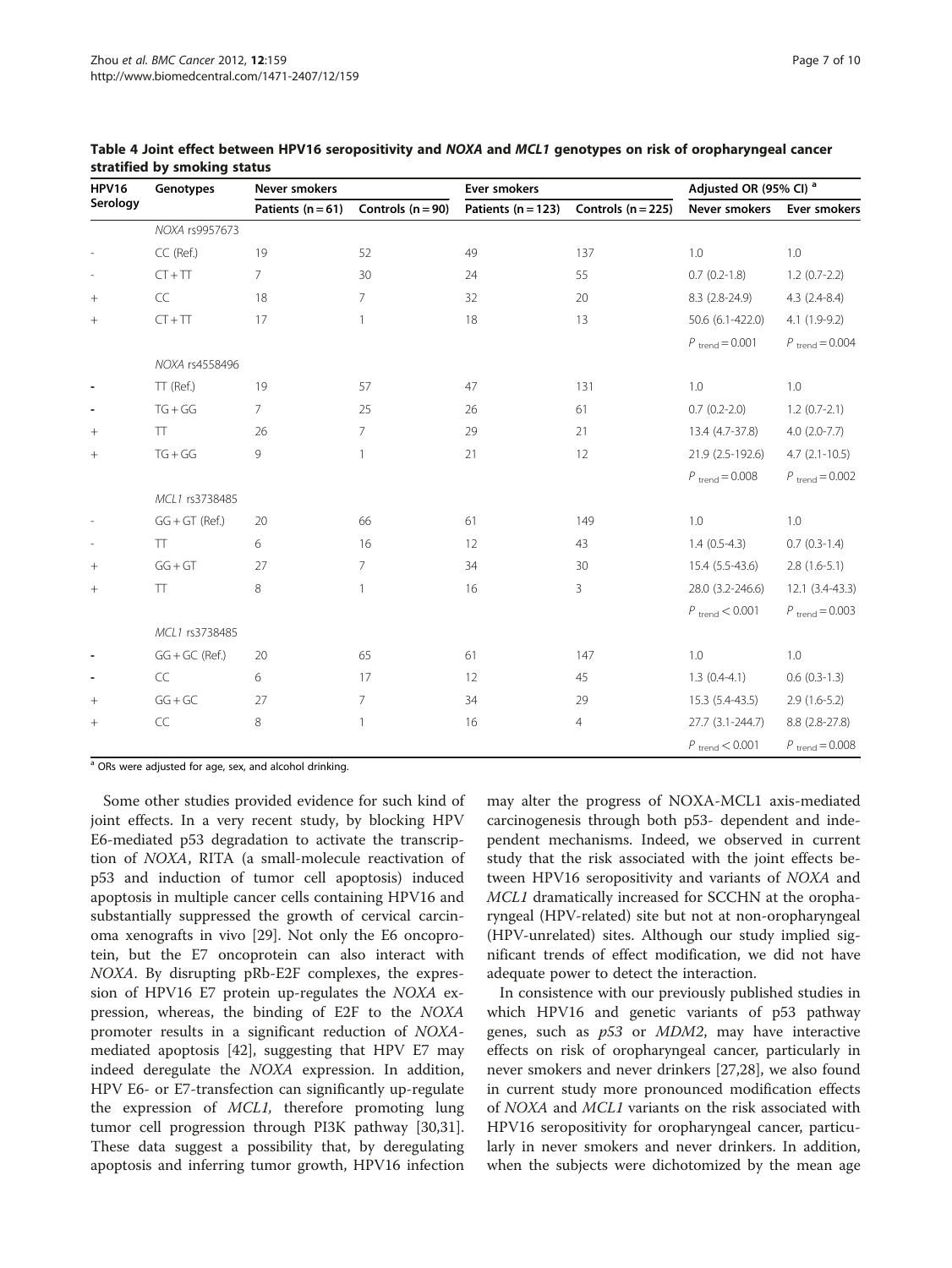| <b>HPV16</b><br>Serology | Genotypes        | Never drinkers        |                     | <b>Ever drinkers</b>   |                      | Adjusted OR (95% CI) <sup>a</sup> |                            |
|--------------------------|------------------|-----------------------|---------------------|------------------------|----------------------|-----------------------------------|----------------------------|
|                          |                  | Patients ( $n = 36$ ) | Controls $(n = 90)$ | Patients ( $n = 148$ ) | Controls $(n = 225)$ | Never drinkers                    | <b>Ever drinkers</b>       |
|                          | NOXA rs9957673   |                       |                     |                        |                      |                                   |                            |
|                          | CC (Ref.)        | 14                    | 57                  | 54                     | 132                  | 1.0                               | 1.0                        |
|                          | $CT + TT$        | 3                     | 24                  | 28                     | 61                   | $0.5(0.1-1.8)$                    | $1.2(0.7-2.0)$             |
| $^{+}$                   | CC               | 9                     | 5                   | 41                     | 22                   | $8.1(2.2-29.5)$                   | $4.3(2.3-8.0)$             |
| $^{+}$                   | $CT + TT$        | 10                    | $\overline{4}$      | 25                     | 10                   | $12.7(3.2 - 50.0)$                | $5.9(2.6-13.3)$            |
|                          |                  |                       |                     |                        |                      | $P_{\text{trend}} = 0.015$        | $P_{\text{trend}} = 0.001$ |
|                          | NOXA rs4558496   |                       |                     |                        |                      |                                   |                            |
|                          | TT (Ref.)        | 9                     | 56                  | 57                     | 132                  | 1.0                               | 1.0                        |
|                          | $TG+GG$          | 8                     | 25                  | 25                     | 61                   | $1.8(0.6-5.4)$                    | $1.0(0.6-1.7)$             |
| $^{+}$                   | <b>TT</b>        | 16                    | $\overline{7}$      | 39                     | 21                   | 15.4 (4.8-49.2)                   | $4.1 (2.2 - 7.7)$          |
| $^{+}$                   | $TG + GG$        | 3                     | $\overline{2}$      | 27                     | 11                   | 12.9 (1.7-99.5)                   | $5.4(2.5-11.6)$            |
|                          |                  |                       |                     |                        |                      | $P_{\text{trend}} = 0.019$        | $P_{\text{trend}} = 0.001$ |
|                          | MCL1 rs9803935   |                       |                     |                        |                      |                                   |                            |
|                          | $GG + GT$ (Ref.) | 12                    | 65                  | 69                     | 150                  | 1.0                               | 1.0                        |
|                          | <b>TT</b>        | 5                     | 16                  | 13                     | 43                   | $1.8(0.5-5.8)$                    | $0.7(0.3-1.4)$             |
| $^{+}$                   | $GG + GT$        | 16                    | 9                   | 45                     | 28                   | $11.7(3.9-34.7)$                  | $3.3(1.9-5.8)$             |
| $^{+}$                   | <b>TT</b>        | 3                     | <b>NA</b>           | 21                     | 4                    | <b>NA</b>                         | 10.8 (3.5-33.0)            |
|                          |                  |                       |                     |                        |                      | $P_{\text{trend}} = 0.002$        | $P_{\text{trend}} = 0.001$ |
|                          | MCL1 rs3738485   |                       |                     |                        |                      |                                   |                            |
|                          | $GG + GC$ (Ref.) | 12                    | 63                  | 69                     | 149                  | 1.0                               | 1.0                        |
|                          | CC               | 5                     | 18                  | 13                     | 44                   | $1.6(0.5-5.1)$                    | $0.7(0.3-1.3)$             |
| $^{+}$                   | $GG + GC$        | 16                    | 9                   | 45                     | 27                   | $11.4(3.8-34.1)$                  | $3.4(1.9-6.0)$             |
|                          | $\mathsf{CC}$    | 3                     | <b>NA</b>           | 21                     | 5                    | <b>NA</b>                         | $8.6(3.1-23.9)$            |
|                          |                  |                       |                     |                        |                      | $P_{\text{trend}} = 0.760$        | $P_{\text{trend}} = 0.001$ |

#### <span id="page-7-0"></span>Table 5 Joint effect between HPV16 seropositivity and NOXA and MCL1 genotypes on risk of oropharyngeal cancer stratified by drinking status

<sup>a</sup> ORs were adjusted for age, sex, and tobacco smoking.

of the controls, we observed more apparent joint effects in younger, than older subjects. Though the mechanism is unclear, many researchers recently documented an apparent increase of incidence of HPV-related oropharyngeal cancer, particularly in young adults, perhaps due to distinct changes in sexual behaviors [[43,44\]](#page-9-0). To the best of our knowledge, the current study is the first to evaluate the association between polymorphisms in the promoter region of *NOXA* and *MCL1* and risk of SCCHN, as well as the joint effects between the genetic variants and HPV16 infection in the etiology of SCCHN.

However, there are several limitations in our present study. Firstly, although our results suggest a potential effect on SCCHN risk associated with HPV16, the underlying mechanism of NOXA and MCL1 in the development of SCCHN is still unclear. Thus future studies are needed to focus on how these polymorphisms affect functional changes of the two genes. Secondly, the HPV16 serology assay used in our study could test the pre-exposure status but could not define the

accurate infected organs or determine if the viral exposure took place before or after tumor development. Therefore, with this uncertainty applied to both the cases and controls, possible false-negative HPV16 cases might result in misclassification of the HPV16 status. However, the use of serology assay allowed for the inclusion of a cancer-free control group. Additionally, the relative small sample size could not provide enough statistical power for further stratified analysis or interaction analysis; thus we cannot exclude the possibility that our results could be by chance. Finally, we cannot deduce similar conclusions with certainty to other ethnic populations, because our study included only non-Hispanic white participants.

## Conclusions

We found that putatively functional polymorphisms of NOXA and MCL1 may modify the risk of SCCHN associated with HPV seropositive, especially the risk of oropharyngeal cancer among never smokers, never drinkers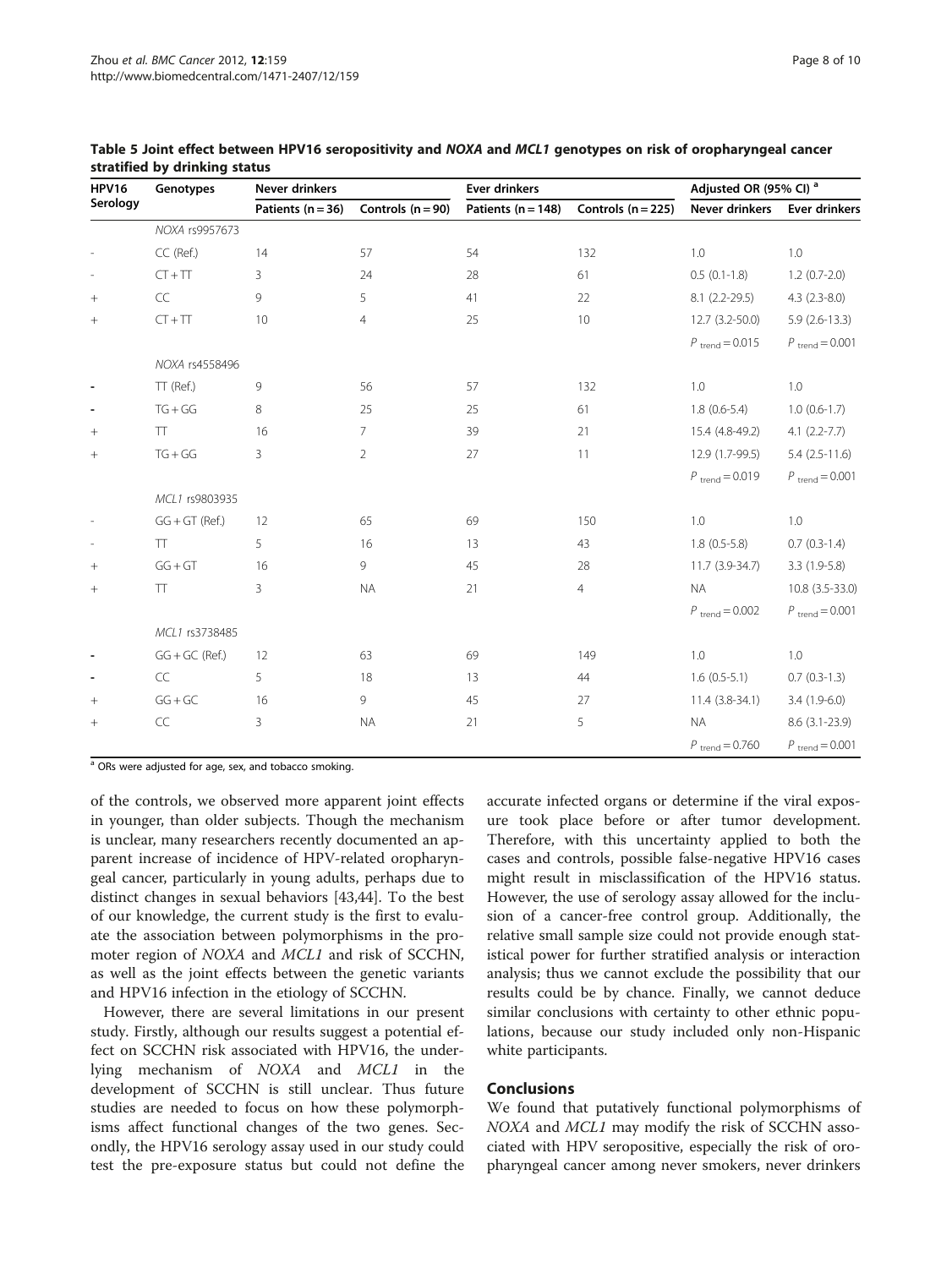| <b>HPV16</b>             | Genotypes            | $Age \leq 58$          |                        | Age > 58              |                      | Adjusted OR (95% CI) <sup>a</sup> |                            |
|--------------------------|----------------------|------------------------|------------------------|-----------------------|----------------------|-----------------------------------|----------------------------|
| Serology                 |                      | Patients ( $n = 116$ ) | Controls ( $n = 145$ ) | Patients ( $n = 68$ ) | Controls $(n = 170)$ | Age $\leq$ 58                     | Age > 58                   |
|                          | NOXA rs9957673       |                        |                        |                       |                      |                                   |                            |
|                          | CC (Ref.)            | 39                     | 89                     | 29                    | 100                  | 1.0                               | 1.0                        |
|                          | $CT + TT$            | 15                     | 38                     | 16                    | 47                   | $0.9(0.5-2.0)$                    | $1.2(0.6-2.5)$             |
|                          | $\mathsf{CC}\xspace$ | 36                     | 14                     | 14                    | 13                   | $6.4$ (3.0-13.6)                  | $4.0(1.7-9.8)$             |
| $^{+}$                   | $CT + TT$            | 26                     | $\overline{4}$         | 9                     | 10                   | 14.9 (4.7-46.6)                   | $3.6(1.3-10.0)$            |
|                          |                      |                        |                        |                       |                      | $P_{\text{trend}} < 0.001$        | $P_{\text{trend}} = 0.077$ |
|                          | NOXA rs4558496       |                        |                        |                       |                      |                                   |                            |
| $\overline{\phantom{a}}$ | TT (Ref.)            | 36                     | 90                     | 30                    | 98                   | 1.0                               | 1.0                        |
| $\overline{\phantom{a}}$ | $TG + GG$            | 18                     | 37                     | 15                    | 49                   | $1.2(0.6-2.4)$                    | $1.0(0.5-2.1)$             |
|                          | <b>TT</b>            | 38                     | 11                     | 17                    | 17                   | $9.5(4.2 - 21.2)$                 | $3.5(1.6-7.9)$             |
| $\! + \!\!\!\!$          | $TG + GG$            | 24                     | $\overline{7}$         | 6                     | 6                    | $8.2(3.2 - 21.3)$                 | $3.9(1.1-13.8)$            |
|                          |                      |                        |                        |                       |                      | $P_{\text{trend}} < 0.001$        | $P_{\text{trend}} = 0.222$ |
|                          | MCL1 rs9803935       |                        |                        |                       |                      |                                   |                            |
|                          | $GG + GT$ (Ref.)     | 44                     | 102                    | 37                    | 113                  | $1.0\,$                           | $1.0\,$                    |
|                          | TT                   | 10                     | 25                     | 8                     | 34                   | $0.9(0.4-2.0)$                    | $0.8$ $(0.3-1.8)$          |
|                          | $GG + GT$            | 42                     | 17                     | 19                    | 20                   | $5.9(3.0 - 11.8)$                 | $3.3(1.6-8.0)$             |
| $^{+}$                   | TT                   | 20                     | $\mathbf{1}$           | 4                     | 3                    | 47.2 (6.1 -368.2)                 | $3.9(0.8-19.0)$            |
|                          |                      |                        |                        |                       |                      | $P_{\text{trend}} < 0.001$        | $P_{\text{trend}} = 0.338$ |
|                          | MCL1 rs3738485       |                        |                        |                       |                      |                                   |                            |
|                          | $GG + GC$ (Ref.)     | 44                     | 100                    | 37                    | 112                  | 1.0                               | 1.0                        |
|                          | CC                   | 10                     | 27                     | 8                     | 35                   | $0.8(0.4-1.9)$                    | $0.7(0.3-1.7)$             |
|                          | $GG + GC$            | 42                     | 16                     | 19                    | 20                   | $6.2$ (3.1-12.5)                  | $3.3(1.5-7.0)$             |
|                          | $\subset \subset$    | 20                     | $\overline{2}$         | 4                     | 3                    | 22.7 (5.0-103.5)                  | $3.8(0.8-18.7)$            |
|                          |                      |                        |                        |                       |                      | $P_{\text{trend}} < 0.001$        | $P_{\text{trend}} = 0.270$ |

#### <span id="page-8-0"></span>Table 6 Joint effect between HPV16 seropositivity and NOXA and MCL1 genotypes on risk of oropharyngeal cancer stratified by age

<sup>a</sup> ORs were adjusted for age, sex, tobacco smoking and alcohol drinking.

and younger individuals. Regardless of the mechanism, our results implied that a potential joint effect among NOXA, MCL1 variants and HPV16 seropositivity may contribute the SCCHN risk. The identification of population subgroups at higher risk provide evidence that HPV-targeting treatment may help benefit SCCHN. However, well-designed studies with larger sample sizes in different ethnic populations are needed to validate our findings.

#### Competing interests

The authors declare that they have no competing interests.

#### Acknowledgments

The authors thank Margaret Lung, Kathryn L. Tipton, Liliana Mugartegui, and Angeli Fairly for their help with subject recruitment; Jianzhong He for blood processing; John T. Schiller and Karen Adler-Storthz for their help establishing the HPV serology methods; and Valerie Mattice, Maude Veech and Diane Hackett for scientific editing. This work was supported by The University of Texas M.D. Anderson Cancer Center institutional Research Grant and the Clinician Investigator Award (K-12 CA88084) to E.M. S; the National Institutes of Health grants (R01 ES011740, R01 CA131274) to Q. W.; the National Institutes of Health grants (CA135679, CA133099) to G. L.; and the

National Institutes of Health grant (P30 CA016672) to The University of Texas MD Anderson Cancer Center.

#### Author details

<sup>1</sup>Departments of Epidemiology, The University of Texas MD Anderson Cancer Center, Houston, Texas, USA. <sup>2</sup> Head and Neck Surgery, The University of Texas MD Anderson Cancer Center, Houston, Texas, USA. <sup>3</sup>Department of Head and Neck Surgery, Unit 1445, The University of Texas MD Anderson Cancer Center, 1515 Holcombe Boulevard, Houston TX 77030, USA.

#### Author's contributions

ZZ carried out the molecular genetic studies, performed the statistical analysis, and drafted the manuscript. EMS participated in the study design, as well as drafting the manuscript. ZL performed the immunoadsorption assay. LW helped to study design and perform the statistical analysis. QW was involved in study design, data analysis, and writing the manuscript. GL was involved in study design, data analysis, interpretation of the data, and manuscript preparation. All authors read and approved the final manuscript.

#### Received: 29 September 2011 Accepted: 1 May 2012 Published: 1 May 2012

#### References

1. Imyanitov EN: Gene polymorphisms, apoptotic capacity and cancer risk. Hum Genet 2009, 125(3):239–246.